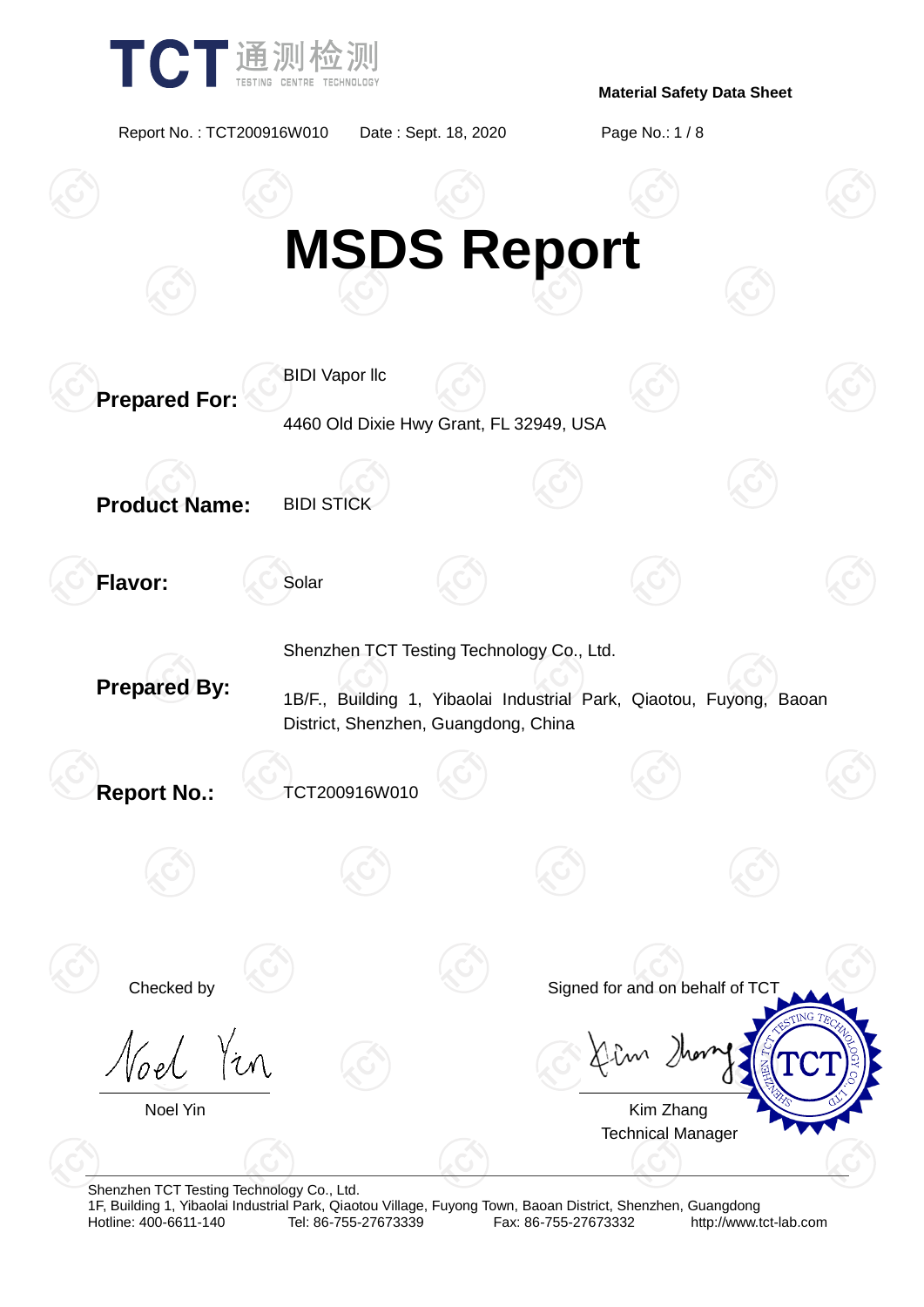

Report No. : TCT200916W010 Date : Sept. 18, 2020 Page No.: 2 / 8

# **Material Safety Data Sheet**

**Regulation (EC) No 1907/2006 (REACH), Annex II**



Shenzhen TCT Testing Technology Co., Ltd.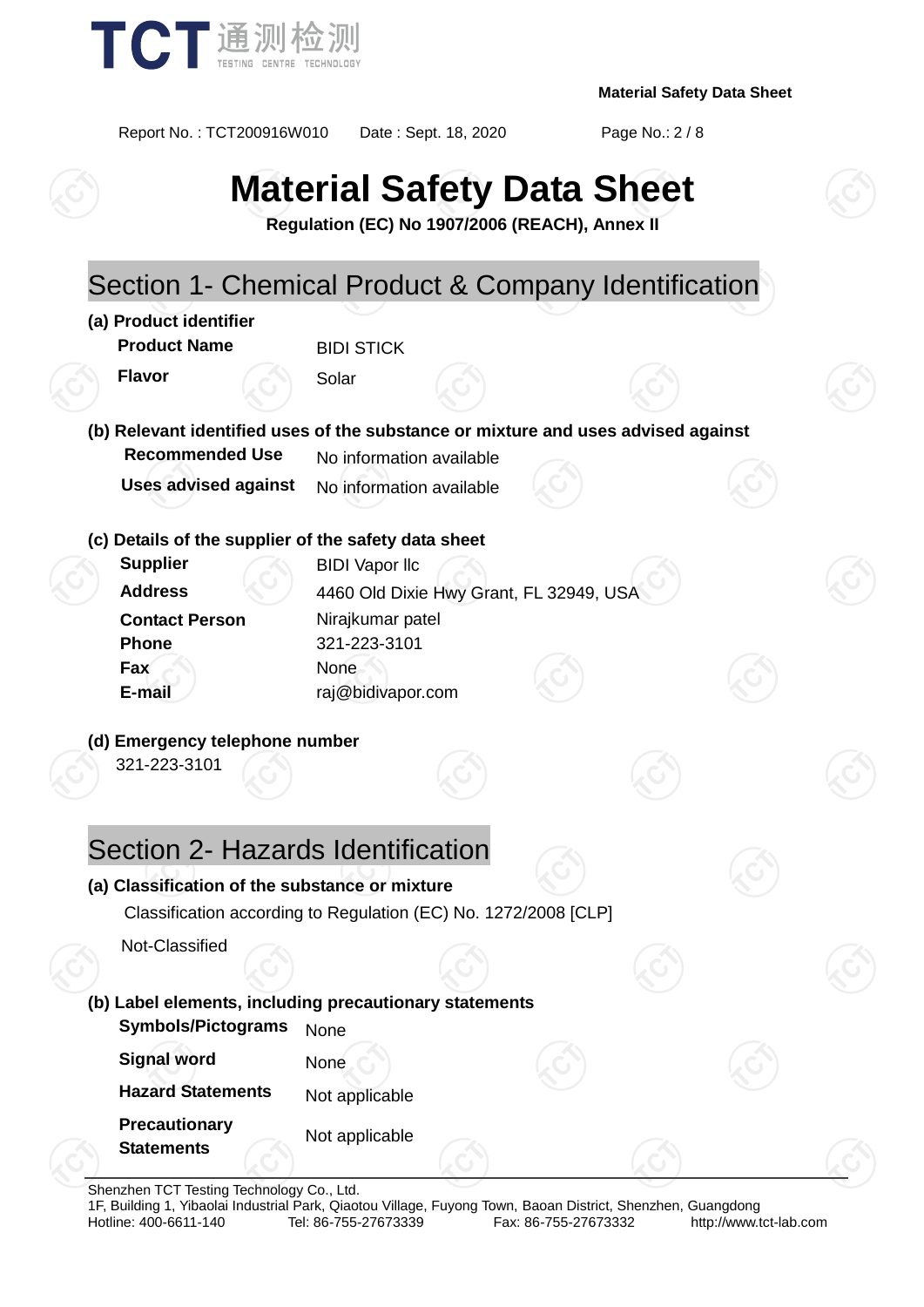

Report No. : TCT200916W010 Date : Sept. 18, 2020 Page No.: 3 / 8

**(c) Other hazards**

No information available



# Section 3- Composition/Information on Ingredients

#### **(a) BIDI STICK is a mixture**

| <b>Chemical Name</b>                        | <b>CAS No.</b> | <b>CONTENT%</b> |  |
|---------------------------------------------|----------------|-----------------|--|
| <b>Nicotine</b>                             | $54 - 11 - 5$  | 5.92            |  |
| Benzoic acid                                | 65-85-0        | 6.75            |  |
| Propylene Glycol                            | $57 - 55 - 6$  | 58.5            |  |
| Glycerol                                    | $56 - 81 - 5$  | 28.3            |  |
| Vanillin                                    | $121 - 33 - 5$ | 0.040           |  |
| Ethyl acetate                               | 141-78-6       | 0.026           |  |
| Ethyl butanoate                             | 105-54-4       | 0.101           |  |
| Ethyl 2-methylbutanoate                     | 7452-79-1      | 0.018           |  |
| Ethyl caproate                              | 123-66-0       | 0.036           |  |
| cis-3-Hexenyl-1-acetate                     | 3681-71-8      | 0.008           |  |
| Ethyl lactate                               | $97-64-3$      | 0.035           |  |
| Hexyl formate                               | 629-33-4       | 0.004           |  |
| cis-3-Hexene-1-ol                           | 928-96-1       | 0.017           |  |
| Acetic acid                                 | 64-19-7        | 0.003           |  |
| Linalol                                     | 78-70-6        | 0.009           |  |
| Ethyl maltol                                | 4940-11-8      | 0.039           |  |
| Methyl cinnamylate                          | 103-26-4       | 0.009           |  |
| Triacetin                                   | 102-76-1       | 0.174           |  |
| Ethyl 2,3-epoxy-3-methyl-3-phenylpropionate | 77-83-8        | 0.001           |  |
| Persicol                                    | 104-67-6       | 0.006           |  |
| Raspberry ketone                            | 5471-51-2      | 0.004           |  |

# Section 4- First Aid Measures

#### **(a) Description of first aid measures**

| <b>General advice</b> | In case of accident or unwellness, seek medical advice immediately                                       |  |  |
|-----------------------|----------------------------------------------------------------------------------------------------------|--|--|
| Inhalation            | If fumes or combustion products are inhaled, remove victim to fresh air and                              |  |  |
|                       | keep at rest in a position comfortable for breathing. Get medical<br>advice/attention if you feel unwell |  |  |
| Ingestion             | Give water to rinse out mouth, then drink plenty of water, vomiting, and go                              |  |  |
|                       | to a doctor                                                                                              |  |  |
| Eye contact           | Keep eyelids apart and away from eye and moving the eyelids by lifting the                               |  |  |
|                       |                                                                                                          |  |  |



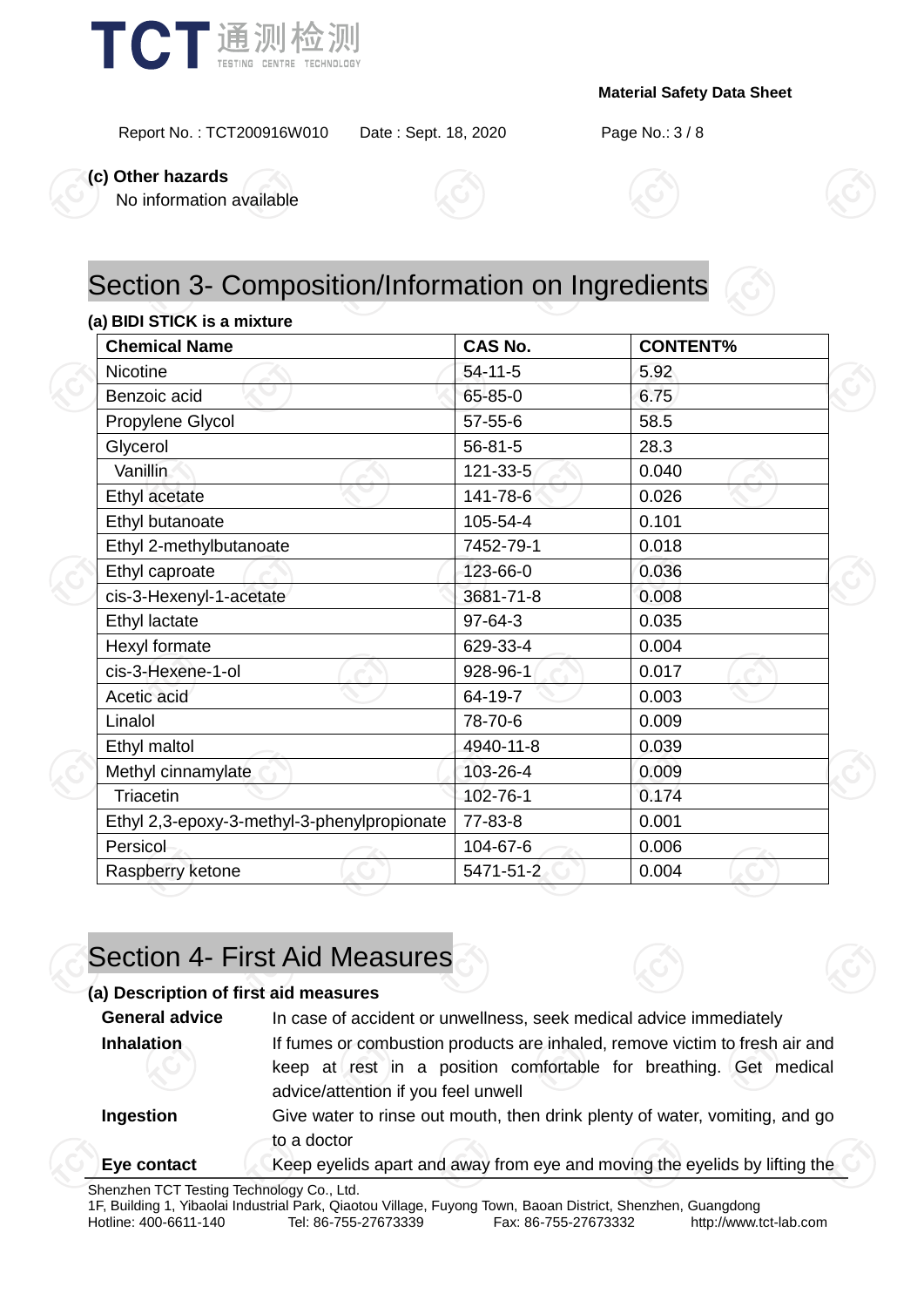

Report No. : TCT200916W010 Date : Sept. 18, 2020 Page No.: 4 / 8

upper and lower lids occasionally, flush eyes with plenty of water or saline water for at least 15 minutes, call a physician if irritation persists. **Skin contact** Wash off immediately with soap and plenty of water while removing all contaminated clothes and shoes. Wash contaminated clothing before reuse. If skin irritation persists, call a physician.

#### **(b) Most important symptoms and effects, both acute and delayed**

No information available

**(c) Indication of any immediate medical attention and special treatment needed** Treat symptomatically

# Section 5- Fire Fighting Measures

#### **(a) Extinguishing media**

**Suitable extinguishing bundale examgers image.** Water, CO<sub>2</sub>, Dry chemical powder, Foam **Unsuitable extinguishing media** No information available

**(b) Special hazards arising from the substance or mixture** No information available

#### **(c) Special protective equipment and precautions for fire-fighters**

Firefighters should wear self-contained breathing apparatus and full firefighting turnout gear; Prevent, by any means available, spillage from entering drains or water courses; Use water delivered as a fine spray to control fire and cool adjacent area.

# Section 6- Accidental Release Measures

#### **(a) Personal precautions, protective equipment and emergency procedures**

Evacuate personnel to safe areas. Avoid contact with skin, eyes or clothing. Ensure adequate ventilation, especially in confined areas. Do not breathe dust/fume/gas/mist/vapors/spray.

#### **(b) Environmental precautions**

Prevent product from entering drains

#### **(c) Methods and material for containment and cleaning up** Pick up and transfer to properly labeled containers. Avoid generation of dust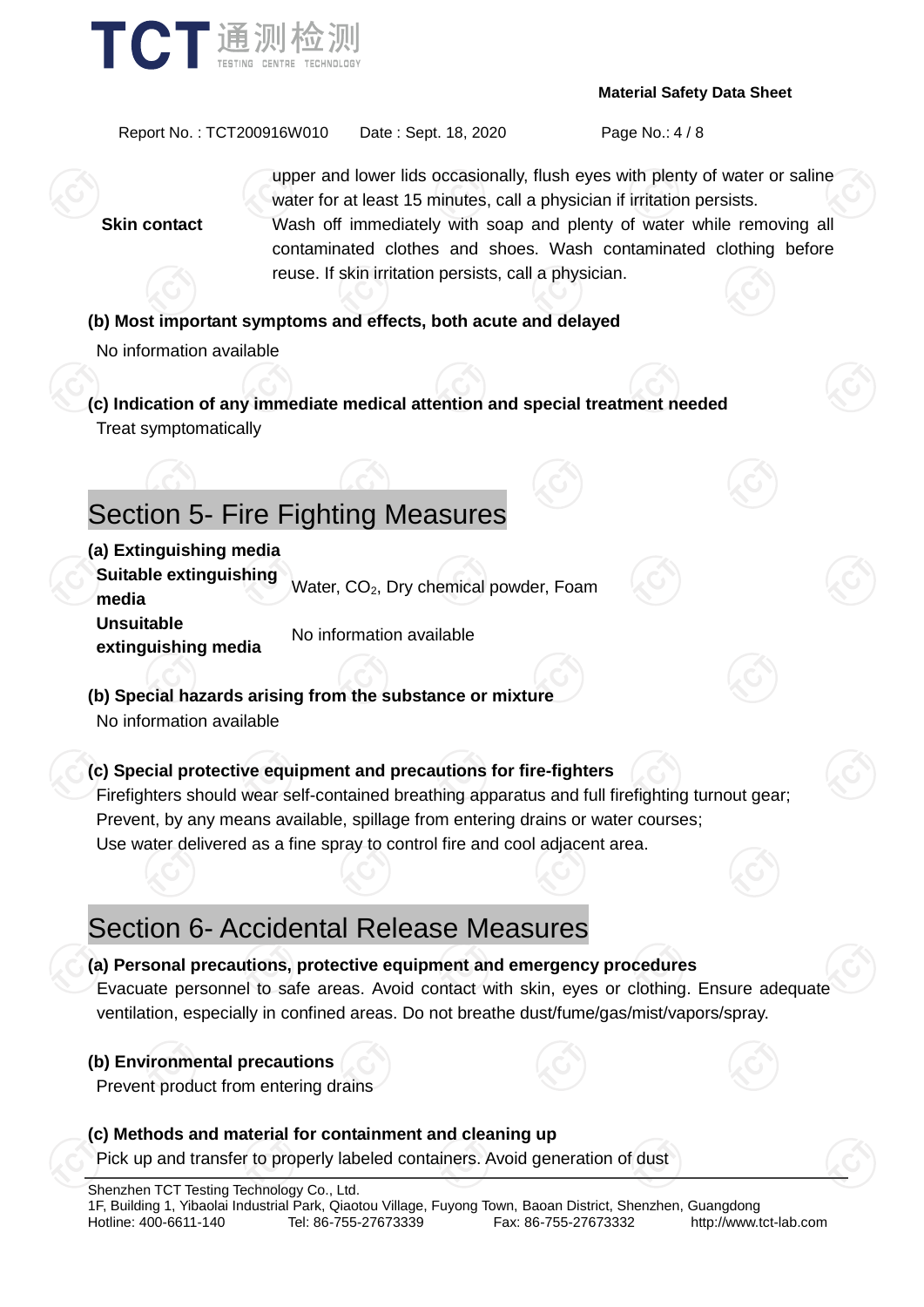

Report No. : TCT200916W010 Date : Sept. 18, 2020 Page No.: 5 / 8

# Section 7- Handling and Storage

#### **(a) Precautions for safe handling**

Handle in accordance with good industrial hygiene and safety practice. Avoid contact with skin, eyes or clothing. Avoid generation of dust. Do not breathe dust/fume/gas/mist/vapors/spray

#### **(b) Conditions for safe storage, including any incompatibilities**

Keep containers tightly closed in a dry, cool and well-ventilated place. Protect from moisture and fire. Store away from Oxidant, acids, halogen, Equipped with corresponding varieties and number of fire equipment and leakage emergency treatment equipment.

### Section 8 - Exposure Controls/Personal Protection

#### **(a) Exposure controls**

**Engineering Controls** Ensure adequate ventilation, especially in confined areas

#### **(b) Personal protective equipment**

**Personal protective equipment** Respiratory Protection: Special protection is generally not required, but if exposed to dust, it is recommended to wear self absorption filter dust masks

Skin Protection: Wear suitable protective clothing and gloves

Eye Protection: Not necessary under normal conditions. Wearing chemical safety protective glasses if necessary

**Hygiene Measures** Wash hands or take a shower after working

#### **(c) Environmental exposure controls**

Avoid release to the environment

|                                             | Section 9- Physical and Chemical Properties |  |
|---------------------------------------------|---------------------------------------------|--|
| <b>Physical State</b>                       | Appearance: Yellow                          |  |
|                                             | Form: Liquid                                |  |
|                                             | Odor: Berry Blast                           |  |
| pH, with indication of the<br>concentration | No data                                     |  |
| <b>Melting/freezing point</b>               | No data                                     |  |
| <b>Boiling Point, initial boiling</b>       | No data                                     |  |

Shenzhen TCT Testing Technology Co., Ltd.

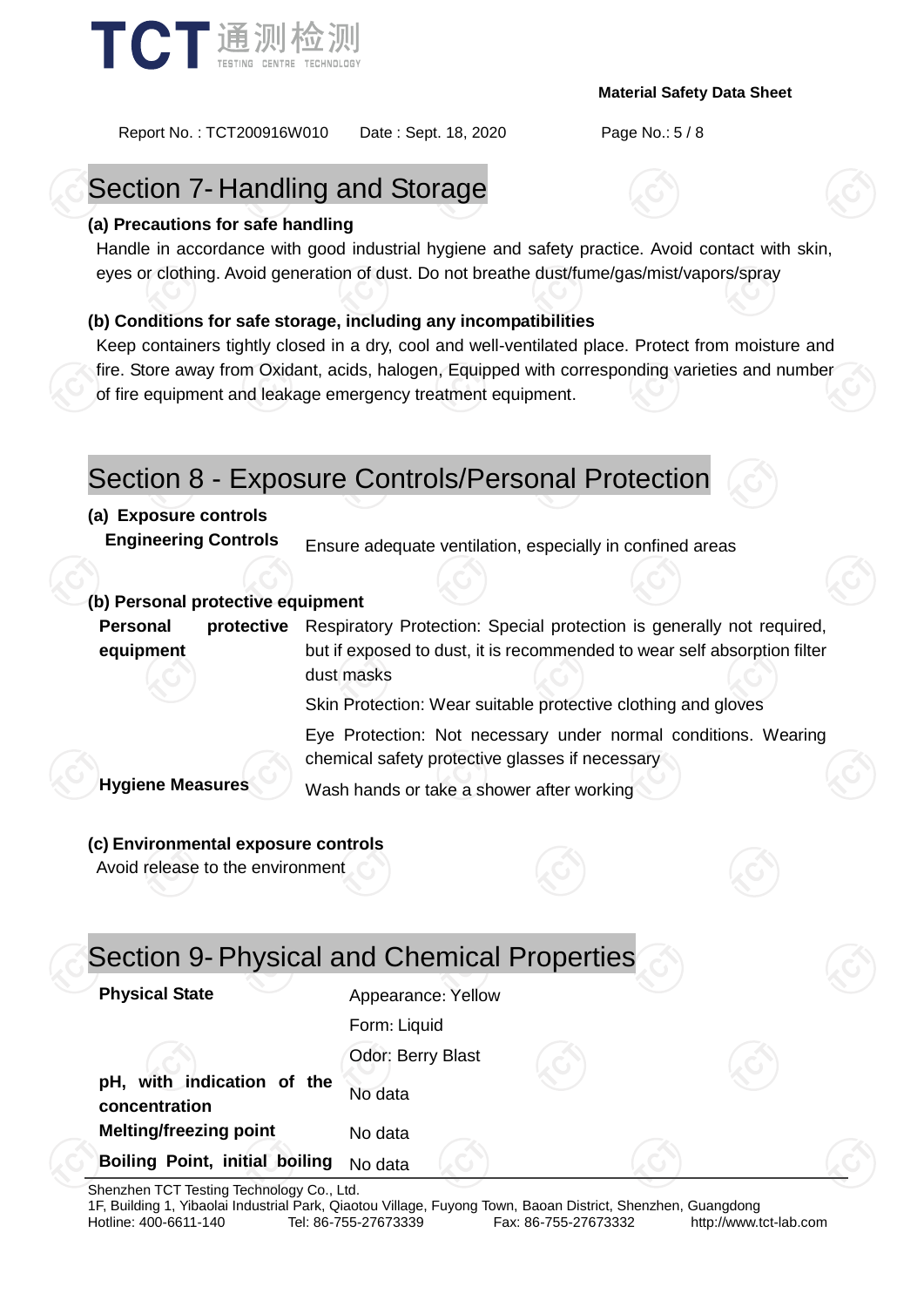

Report No. : TCT200916W010 Date : Sept. 18, 2020 Page No.: 6 / 8

| point and Boiling range                                           |                    |  |  |  |
|-------------------------------------------------------------------|--------------------|--|--|--|
| <b>Flash Point</b>                                                | No data            |  |  |  |
| <b>Evaporation rate</b>                                           | No data            |  |  |  |
| <b>Flammability (soil, gas)</b>                                   | No data            |  |  |  |
| Upper/lower flammability or<br>explosive limits<br>Vapor pressure | No data<br>No data |  |  |  |
| Vapor Density (Air = 1)                                           | No data            |  |  |  |
| <b>Density/relative density</b>                                   | No data            |  |  |  |
| <b>Solubility in Water</b>                                        | Soluble in water.  |  |  |  |
| <b>Autoignition temperature</b>                                   | No data            |  |  |  |
| <b>Decomposition temperature</b>                                  | No data            |  |  |  |
| <b>Kinematic viscosity</b>                                        | No data            |  |  |  |
| Dynamic viscosity                                                 | No data            |  |  |  |
| <b>Explosive properties</b>                                       | No data            |  |  |  |
| <b>Oxidizing properties</b>                                       | No data            |  |  |  |
|                                                                   |                    |  |  |  |
| Section 10 - Stability and Reactivity                             |                    |  |  |  |
| (a) Reactivity                                                    |                    |  |  |  |
| Stable under normal conditions                                    |                    |  |  |  |
| (b) Chemical stability                                            |                    |  |  |  |
| Stable under recommended storage conditions                       |                    |  |  |  |
| (c) Possibility of hazardous reactions                            |                    |  |  |  |
| None under normal processing                                      |                    |  |  |  |
|                                                                   |                    |  |  |  |
| (d) Conditions to avoid<br>No information available               |                    |  |  |  |
| (e) Incompatible materials<br>No information available            |                    |  |  |  |
|                                                                   |                    |  |  |  |
| (f) Hazardous decomposition products                              |                    |  |  |  |
| No information available                                          |                    |  |  |  |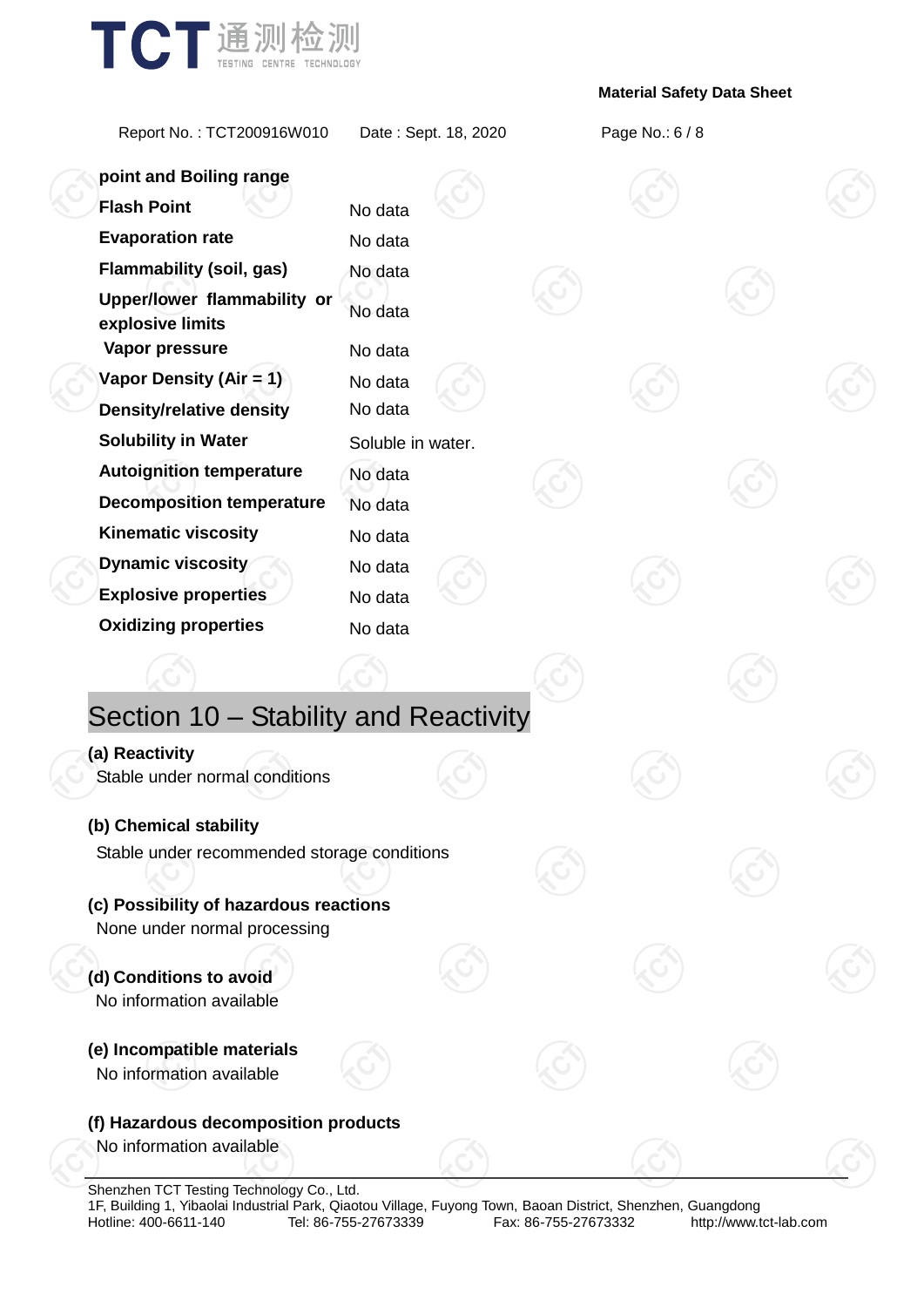

Report No. : TCT200916W010 Date : Sept. 18, 2020 Page No.: 7 / 8

# Section 11 – Toxicological Information

**(a) Information on toxicological effects Acute toxicity** Not classified **Skin corrosion/irritation** Not classified **Serious eye damage/eye irritation** Not classified **Sensitization** Not classified **Germ cell mutagenicity** Not classified **Carcinogenicity Not classified Reproductive toxicity** Not classified **STOT - single exposure** Not classified **STOT - repeated exposure** Not classified **Aspiration hazard** Not classified

# Section 12-Ecological Information

| TOXICITY                         |     |
|----------------------------------|-----|
| <b>Persistence</b>               | and |
| degradability                    |     |
| <b>Bioaccumulative potential</b> |     |
| <b>Mobility in soil</b>          |     |
| Other adverse effects            |     |

**No information available No information available No information available No information available No information available** 

# Section 13 – Disposal Considerations

**Waste treatment methods** Product disposal recommendation: Observe local, state and federal laws and regulations.

> Packaging disposal recommendation: Containers may be recycled or re-used. Observe local, state and federal laws and regulations.

> The potential effects on the environment and human health of the substances used in material; the desirability of not disposing of waste material as unsorted municipal waste and of participating in their separate collection so as to facilitate treatment and recycling;

Shenzhen TCT Testing Technology Co., Ltd. 1F, Building 1, Yibaolai Industrial Park, Qiaotou Village, Fuyong Town, Baoan District, Shenzhen, Guangdong http://www.tct-lab.com